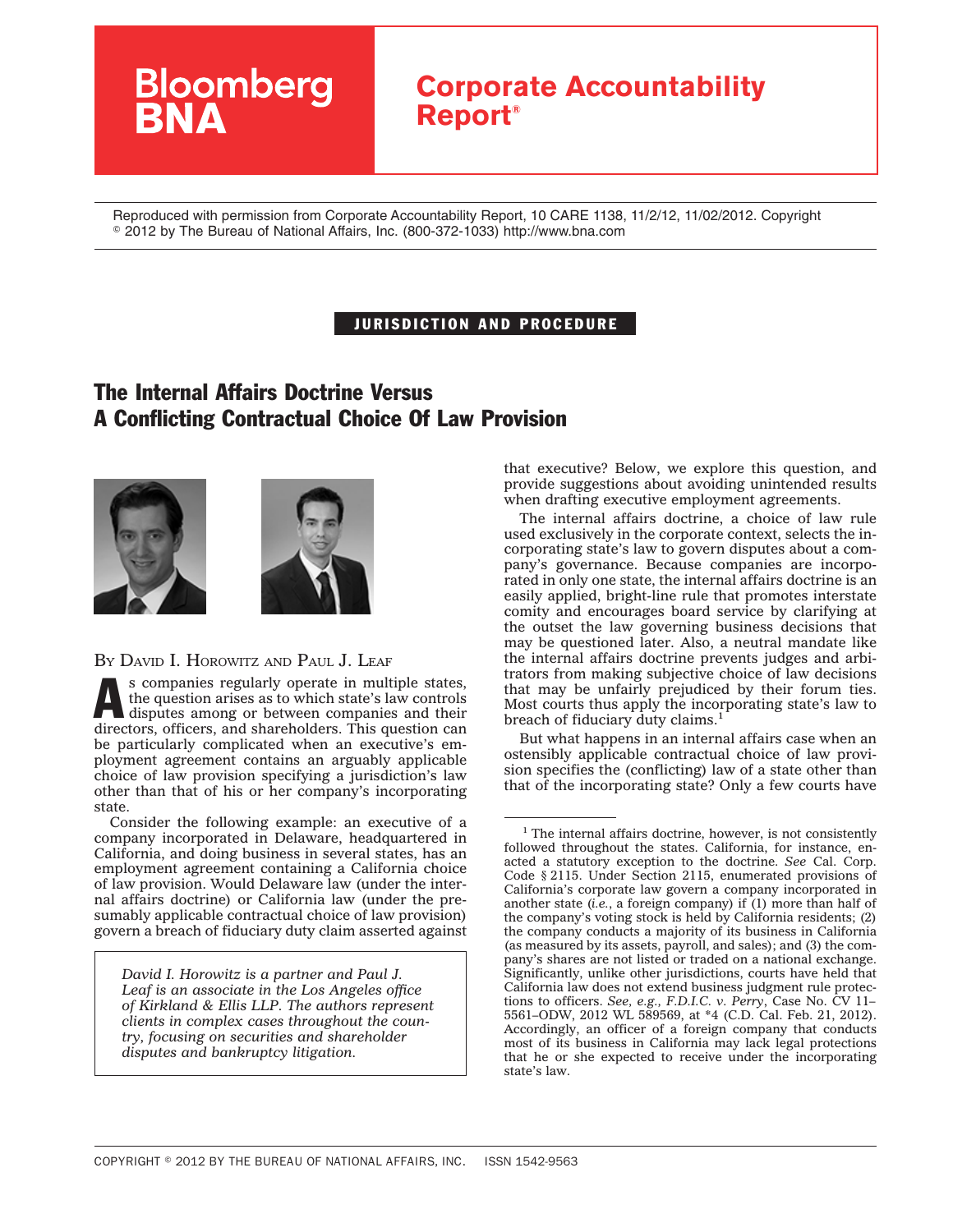considered this issue, and nearly all have applied the incorporating state's law under the internal affairs doctrine. $<sup>2</sup>$  Take the following two examples.</sup>

In *Heine v. Streamline Foods Inc.*, the plaintiff brought a breach of fiduciary duty claim regarding dividends authorized by the defendant directors. The plaintiff argued that because the parties' stockholders agreement contained an Ohio choice of law provision, Ohio law controlled the breach of fiduciary duty claim, as opposed to Delaware law under the internal affairs doctrine. After surveying relevant cases, the court rejected the plaintiff's argument, finding that in those authorities, ''the internal affairs doctrine applied even when choice-of-law provisions existed and when those agreements presumably addressed issues of corporate governance.''

Executives of the same company could face inconsistent fiduciary duty standards based on their choice of different jurisdictions' law if executives' fiduciary duty standards were contractually determined.

And in *Rosenmiller v. Bordes*, the owners of a Delaware company executed a shareholders agreement containing a voting restriction and a New Jersey choice of law provision. The co-equal owners could not resolve a stockholder deadlock regarding director elections. The defendant argued that New Jersey law, rather than Delaware law under the internal affairs doctrine, controlled the validity of the contractual voting restriction due to the agreement's choice of law provision. The court disagreed, concluding that Delaware has ''a greater interest than does New Jersey in regulating stockholder voting rights in Delaware corporations. The parties' express choice of New Jersey law cannot be controlling as to this issue.''

At least two courts, however, have found differently.<sup>3</sup>

First, in *Boyle v. Jacor Commc'ns, Inc.*, the Southern District of Ohio applied to a veil piercing claim New York law under a contractual choice of law provision rather than the incorporating state's law. But the court did not even mention the internal affairs doctrine. Indeed, it may have been unaware of the doctrine's potential applicability as it warns in its opinion that ''[t]his is a complicated case [and n]either counsel has cited any law in support of their respective positions.'' The *Boyle* court's upholding of the contractual choice of law provision has been criticized.4

Second, in *Johnson v. Myers*, the Northern District of California considered whether to apply British law (under the internal affairs doctrine) or California law (per a contractual choice of law provision) to, among others, a breach of contract claim involving a director's performance. Using California choice of law principles, the *Johnson* court applied California law to the breach of contract claim, despite having found that it implicated the company's internal affairs.

As support, the *Johnson* court cited two cases applying California law that ''analyzed the choice-of-law clauses before the internal affairs doctrine,'' thereby purportedly ''indicat[ing] strong presumptions in favor [of] enforcing contractual choice-of-law provisions."<sup>5</sup> But neither of these cases involved a conflict between the internal affairs doctrine and a contractual choice of law provision. In *Nedlloyd Lines*, for example, the court honored the parties' Hong Kong contractual choice of law provision, but the relevant company was incorporated in Hong Kong. The contractual choice of law provision and the internal affairs doctrine therefore required application of the same law.

Also, the *Johnson* court asserted that California ''disfavor[s]'' the internal affairs doctrine as shown by its codification of Cal. Corp. Code Section 2115 as an exception to that doctrine. But the court did not acknowledge authority that criticizes Section 2115.6 Nor

at \*8 (citing *Batchelder v. Nobuhiko Kawamoto*, 147 F.3d 915 (9th Cir. 1998) and *Nedlloyd Lines B.V. v. Super. Ct.*, 3 Cal. 4th

<sup>6</sup> See, e.g., State Farm Mut. Auto Ins. Co. v. Super. Ct., 114 Cal. App. 4th 434, 447 n.3 (2003) (''In upholding [Section 2115], the [*Wilson v. Louisiana-Pac. Resources*, 138 Cal. App. 3d 216 (1982)] court, in a single sentence of dictum, criticized the internal affairs doctrine. But, in the 20 years since *Wilson* was decided, the internal affairs doctrine has received broad acceptance by the courts and state legislatures.''); *Louart Corp. v. Arden-Mayfair, Inc.*, Civ. No. C-192-091, at Conclusion of Law No. 7 (1978) (unpublished) (holding that Section 2115 violates the Commerce Clause); *Vantagepoint Venture Partners 1996 v. Examen, Inc.*, 871 A.2d 1108, 1115 (Del. 2005) (deeming Section 2115 unconstitutional due to its extraterrito-

<sup>2</sup> *See, e.g.*, *Matson Logistics, LLC v. Smiens*, Case No. 12- 400 ADM/JJK, 2012 BL 137597 WL 2005607 (D. Minn. June 5, 2012) (applying Minnesota law to a veil-piercing claim in a suit involving an Ohio contractual choice of law provision and a Minnesota company); *Heine v. Streamline Foods Inc.*, 805 F. Supp. 2d 383 Case No. 1:10 CV 637, 2011 WL 3296199 (N.D. Ohio July 29, 2011) (applying Delaware law to a breach of fiduciary duty claim in a suit involving an Ohio contractual choice of law provision and a Delaware company); *Rosenmiller v. Bordes*, 607 A.2d 465, 468-69 (Del. Ch. 1991) (applying Delaware law to a claim regarding a shareholder voting restriction in a suit involving a New Jersey contractual choice of law provision and a Delaware company); *In re PHP Healthcare Corp.*, 128 F. App'x 839 (3d Cir. 2005) (unpublished); *Marcus v. Lincolnshire Management Inc.*, 409 F. Supp. 2d 474 (S.D.N.Y. 2006); *Storetrax.com, Inc. v. Gurland*, 915 A.2d 991, 999-1000 (Md. 2007) (affirming application of the incorporating state's law to a breach of fiduciary duty claim over a conflicting choice of law provision); *Patriot Scientific Corp. v. Korodi*, 504 F. Supp. 2d 952, 956-57 (S.D. Cal. 2007); *In re Del-Met Corp.*, 322 B.R. 781, 801 (M.D. Tenn. 2005) (refusing to enforce the parties' stipulated choice of law to breach of fiduciary duty claims because that law ''collide[d] with [the] firmly established [internal affairs] doctrine'').

<sup>3</sup> *See Boyle v. Jacor Commc'ns, Inc.*, 799 F. Supp. 811 (S.D. Ohio 1992); *Johnson v. Myers*, Case No. CV-11-00092 JF, 2011

<sup>&</sup>lt;sup>4</sup> See Matson Logistics, 2012 BL 137597 at \*7 2012 WL 2005607, at \*6 (''[T]his Court is not convinced that [*Boyle* represents] the current state of the law in Ohio. Specifically, the *Heine* court's more recent application of the internal affairs doctrine to a breach of fiduciary duty claim, rather than a choice of law provision, appears to accurately state the current law of Ohio on this point. Moreover, the facts and reasoning in *Boyle* are slim . . . . Significantly, *Boyle* was decided in 1992, years before the host of decisions applying the law of the state of incorporation to veil piercing claims.''). <sup>5</sup> *See Johnson*, 2011 BL 252073 at \*9-10 2011 WL 4533198,